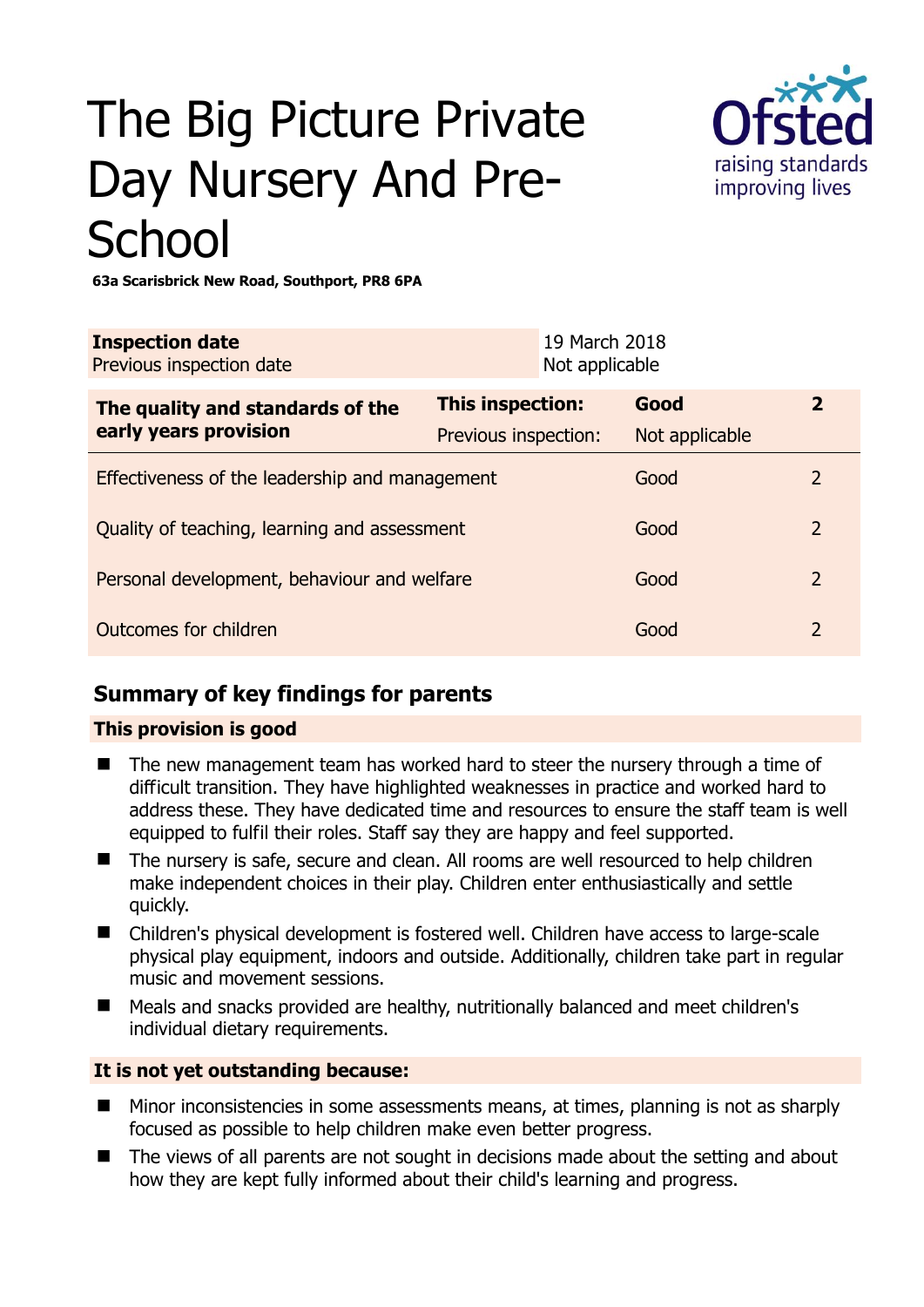## **What the setting needs to do to improve further**

#### **To further improve the quality of the early years provision the provider should:**

- $\blacksquare$  seek and include the views of parents in decisions made about the nursery, in particular, how they would like to be kept informed about their child's learning and progress
- use information from assessments to sharply focus planning that supports children to make the best possible progress.

#### **Inspection activities**

- The inspector observed the quality of teaching during activities carried out indoors and outside and assessed the impact these have on children's learning.
- The inspector completed a joint observation of an activity with one of the managers and discussed this with her.
- The inspector held a meeting with both managers. She looked at relevant documents, including risk assessments and policies and procedures. Additionally, she checked evidence of the suitability of staff working at the nursery.
- The inspector spoke to the staff and children throughout the inspection.
- The inspector spoke to a number of parents and took account of their views.

#### **Inspector**

Donna Birch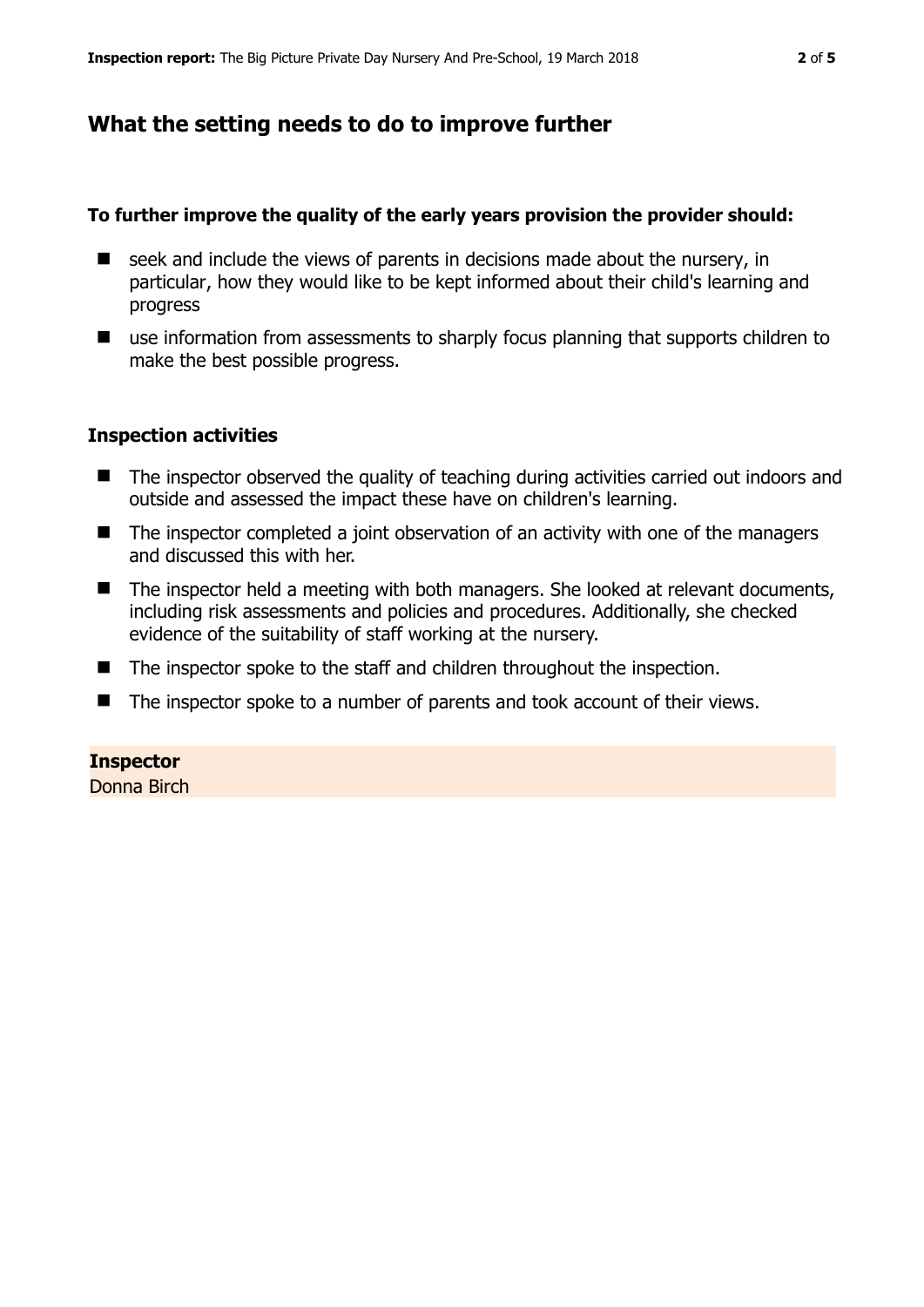## **Inspection findings**

#### **Effectiveness of the leadership and management is good**

Safeguarding is effective. Staff fully understand their roles and responsibilities to help keep children safe. Policies and procedures are in place, understood and effectively implemented by all staff. Risk assessments are in place for the nursery and for any outings. These are used well to further ensure children's safety. Recruitment and vetting is robustly managed. Overall, systems for observation, assessment and planning are working well. All children, including those who have special educational needs and/or disabilities, those who are funded, and those who speak English as an additional language, make good progress. Staff benefit from taking part in regular supervision sessions. They have targeted training plans in place to support their continued professional development. Overall, partnerships with parents are good. Parents are asked to contribute to initial assessments and staff make good of use daily chats and parents' evenings to keep most parents informed about their child's progress.

#### **Quality of teaching, learning and assessment is good**

Children are inquisitive and active learners. They demonstrate their developing social, communication, and information and technology skills as they work together and follow instructions from staff to program a robot. Staff make the most of these activities to help extend children's mathematical skills. For example, they predict and then count out how many squares on a map the robot will travel. Additionally, they use directional language, such as 'forwards' and 'backwards', to further extend children's understanding. Babies are encouraged to explore using all of their senses and they enthusiastically take part in a painting activity. Staff introduce new language, such as 'pat', 'bang' and 'poke'. This helps to build on children's existing vocabulary.

#### **Personal development, behaviour and welfare are good**

Settling-in sessions are used well to ensure there is a smooth move between home and nursery. Mealtimes are social occasions when staff dedicate time to be with children, talking to them about themselves, their interests and their families. This helps staff get to know children even better and extend their communication, language and social skills. Additionally, staff encourage children to be independent and experience safe risks. For example, they serve themselves at lunchtime and pour their own drinks. Staff are good role models, know children well and treat them with kindness and respect. Children behave well and have high levels of self-confidence and self-esteem.

#### **Outcomes for children are good**

Children explore the environment with confidence and ease. They develop their early writing skills and use tools and their fingers to make marks in sand and dough. Children demonstrate their developing social, listening and attentions skills as they eagerly listen to their favourite stories and predict what might happen next. Children make good progress from their starting points. They are well prepared with the key skills needed for the next stage in their learning and school.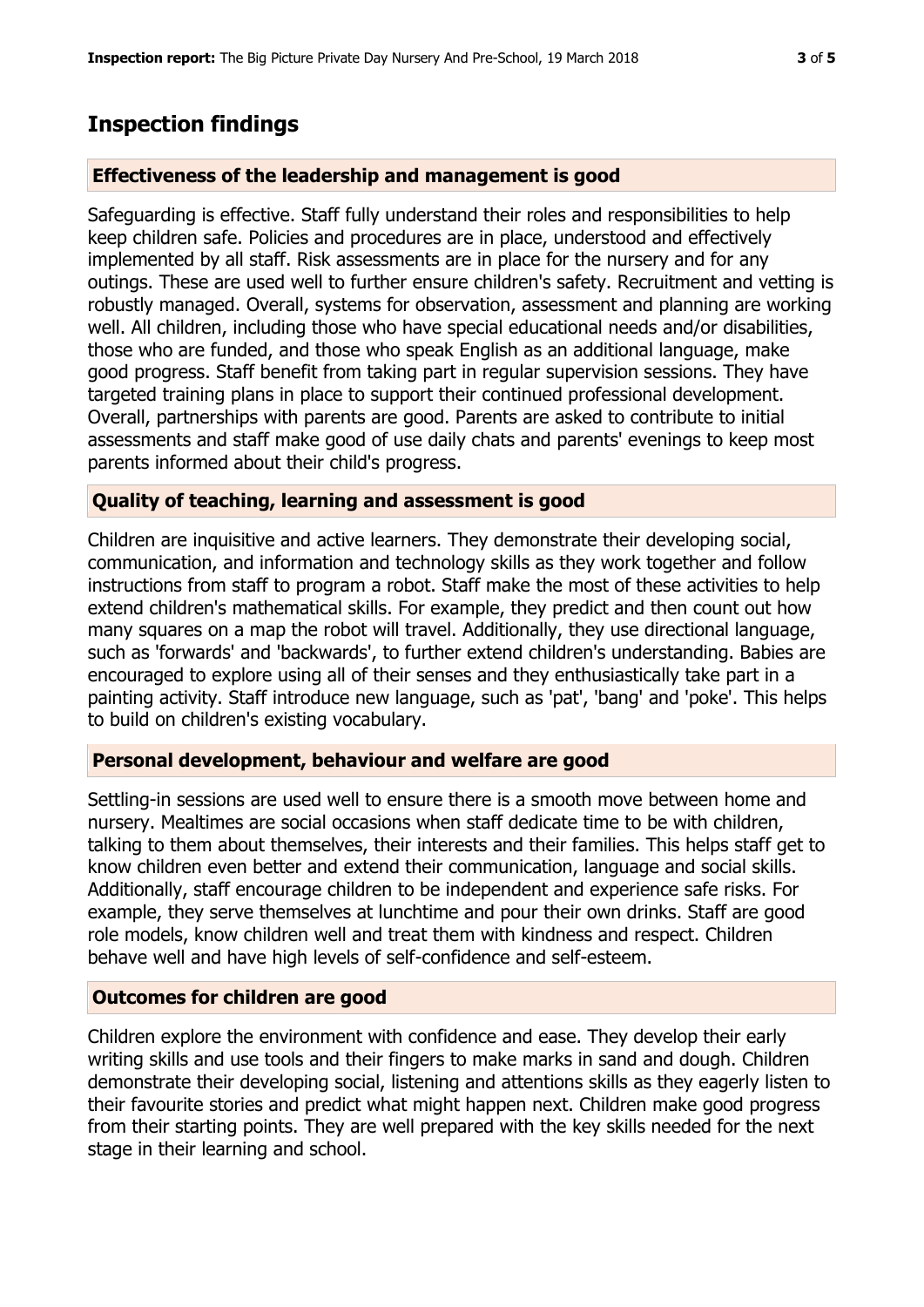# **Setting details**

| Unique reference number                             | EY551363                 |
|-----------------------------------------------------|--------------------------|
| <b>Local authority</b>                              | Sefton                   |
| <b>Inspection number</b>                            | 1132752                  |
| <b>Type of provision</b>                            | Full-time provision      |
| Day care type                                       | Childcare - Non-Domestic |
| <b>Registers</b>                                    | Early Years Register     |
| <b>Age range of children</b>                        | $0 - 5$                  |
| <b>Total number of places</b>                       | 78                       |
| <b>Number of children on roll</b>                   | 91                       |
| <b>Name of registered person</b>                    | Just Childcare Limited   |
| <b>Registered person unique</b><br>reference number | RP900954                 |
| Date of previous inspection                         | Not applicable           |
| <b>Telephone number</b>                             | 01704 884088             |

The Big Picture Private Day Nursery And Pre-School registered in 2017. The nursery employs 15 members of childcare staff. Of these, 12 staff hold appropriate qualifications at levels 2 to 5. One has qualified teacher status and one holds early years professional status. The nursery opens from 7.30am to 6pm, Monday to Friday, for 51 weeks a year. The nursery provides funded early education for two-, three- and four-year-old children.

This inspection was carried out by Ofsted under sections 49 and 50 of the Childcare Act 2006 on the quality and standards of provision that is registered on the Early Years Register. The registered person must ensure that this provision complies with the statutory framework for children's learning, development and care, known as the early years foundation stage.

Any complaints about the inspection or the report should be made following the procedures set out in the guidance 'Complaints procedure: raising concerns and making complaints about Ofsted', which is available from Ofsted's website: www.gov.uk/government/organisations/ofsted. If you would like Ofsted to send you a copy of the guidance, please telephone 0300 123 4234, or email enquiries@ofsted.gov.uk.